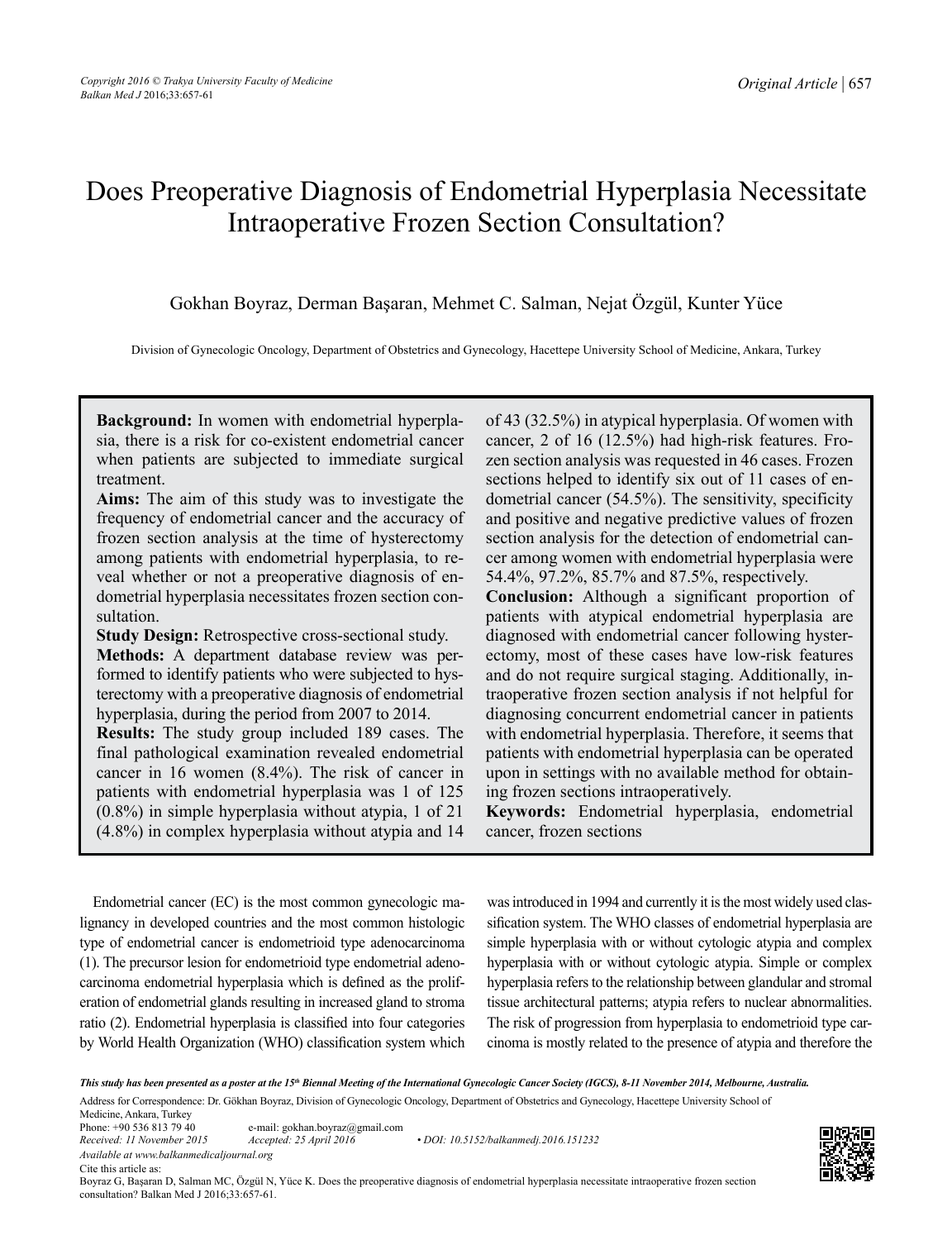risk for progression to carcinoma is highest in complex endometrial hyperplasia with atypia (3). In women with endometrial hyperplasia, there is also a risk for co-existent endometrial cancer when patients are subjected to immediate surgical treatment. The risk of co-existent endometrial cancer in atypical endometrial hyperplasia was reported to be as high as 43% in the Gynecologic Oncology Group study (4). Hence, use of intraoperative frozen section evaluation may be considered during surgical treatment of patients with endometrial hyperplasia since diagnosis of endometrial cancer necessitates surgical staging. Conventional surgical staging procedure includes total hysterectomy with bilateral salpingo-oophorectomy and bilateral pelvic and para-aortic lymph node dissection (5). However, approximately 75% of patients with endometrioid type adenocarcinoma of endometrium is confined to the uterus at the time of diagnosis and a more conservative surgery may be considered for those (6,7). Patients with certain well-defined pathologic features are classified as low-risk for extrauterine disease and lymph node spread. Therefore, for these patients, systematic retroperitoneal lymphadenectomy may be omitted to avoid over-treatment and related complications (8). As a result, it may also be considered that most of the patients with endometrial hyperplasia who are diagnosed to have co-existent endometrial cancer via intraoperative frozen section analysis will not require a full staging procedure. Therefore, we aimed to investigate the frequency of endometrial cancer in cases preoperatively diagnosed as endometrial hyperplasia, and to evaluate the accuracy of frozen section analysis in discriminating endometrium cancer cases intraoperatively.

## **MATERIALS AND METHODS**

This study included patients with a preoperative diagnosis of endometrial hyperplasia who underwent surgical treatment between 2007 and 2014. All patients underwent total abdominal hysterectomy with or without bilateral salpingo-oophorectomy according to age and menopausal status. Patients with endometrial carcinoma was staged using the revised 2009 International Federation of Gynecology and Obstetrics (FIGO) staging system. Clinical and pathological characteristics including patient age, preoperative WHO class of endometrial hyperplasia, intraoperative frozen section results and permanent pathology were evaluated. For microscopic evaluation in frozen section, most suspicious areas for invasive disease were sampled. If there was no visible macroscopic lesion one section was evaluated. In women with co-existent endometrial cancer, the invasive disease was classified as low-risk or high-risk based on grade, depth of invasion, tumor size, and cervical involvement. In our department, patients with non-endometrioid type histology or endometrioid type histology with grade 3 disease, deep myometrial invasion, tumor diameter is >2 cm with myometrial invasion and cervical

involvement are considered for comprehensive surgical staging with retroperitoneal lymph node dissection according to Mayo criteria. Conversely, in patients with endometrioid type grade 1 or 2 disease with no or superficial myometrial invasion when the tumor diameter is 2 cm or less lymphadenectomy is not performed.

This study was approved by the Institutional Ethics Committee. Individual medical records of the patients with endometrial hyperplasia who underwent surgical treatment were reviewed retrospectively. Informed consent was not obtained from the patients.

Statistical Package for the Social Sciences software version 17.0. (SPSS Inc.; Chicago, IL, USA) was used to record and manage the data. Frozen section and permanent paraffin section results were compared and the sensitivity, specificity, positive predictive value (PPV), and negative predictive value (NPV) were calculated with 95% confidence intervals (CIs) for each parameter. For the purposes of this study, the permanent pathological diagnoses were assumed to be the gold standard. Cross tabulations were analyzed using chi-square or Fisher's exact test, as appropriate. P values less than 0.05 were considered to be statistically significant.

### **RESULTS**

The study group consisted of 189 consecutive patients with a mean age of 50.4 years (range: 34-82 years). Among them, 122 women (59.2%) were premenopausal while and 77 (40.8%) were postmenopausal. Of the patients, 33 had (17.5%) complex atypical, 10 had (5.3%) simple atypical endometrial hyperplasia, 21 had (11.1%) complex endometrial hyperplasia with no atypia, 125 had (66.1%) simple endometrial hyperplasia without atypia (Table 1). The presenting symptom was menorrhagia in 56 (29.6%) women, menometrorrhagia in 52 (27.5%) women, metrorrhagia in 4 (2.11%) women and postmenopausal bleeding in the remaining 77 (40.7%) women.

Of the 189 cases reviewed, final pathological examination revealed endometrial cancer in 16 cases (8.5%). Risk of endometrial cancer was 1 of 125 (0.8%) in simple hyperplasia without atypia, 1 of 21 (4.8%) in complex hyperplasia without atypia, and 14 of 33 (42.4%) in complex endometrial hyperplasia with atypia. (Table 1). When only the presence and absence of atypia was considered, endometrial cancer was diagnosed in final pathology in 2 out of 146 cases (1.4%) of endometrial hyperplasia without atypia and in 14 out of 43 cases (32.6%) of endometrial hyperplasia with atypia (p<0.001) (Table 2). Among 16 patients with endometrial cancer, all had endometrioid type adenocarcinoma. All but one had grade 1 disease. Only 2 (12.5%) had tumor measuring more than 2 cm in diameter and only 2 had deep (more than 50%) myometrial invasion. Of cases with cancer, 14 (87.5%) had stage 1a disease mostly according to the pathologic evaluation of hysterectomy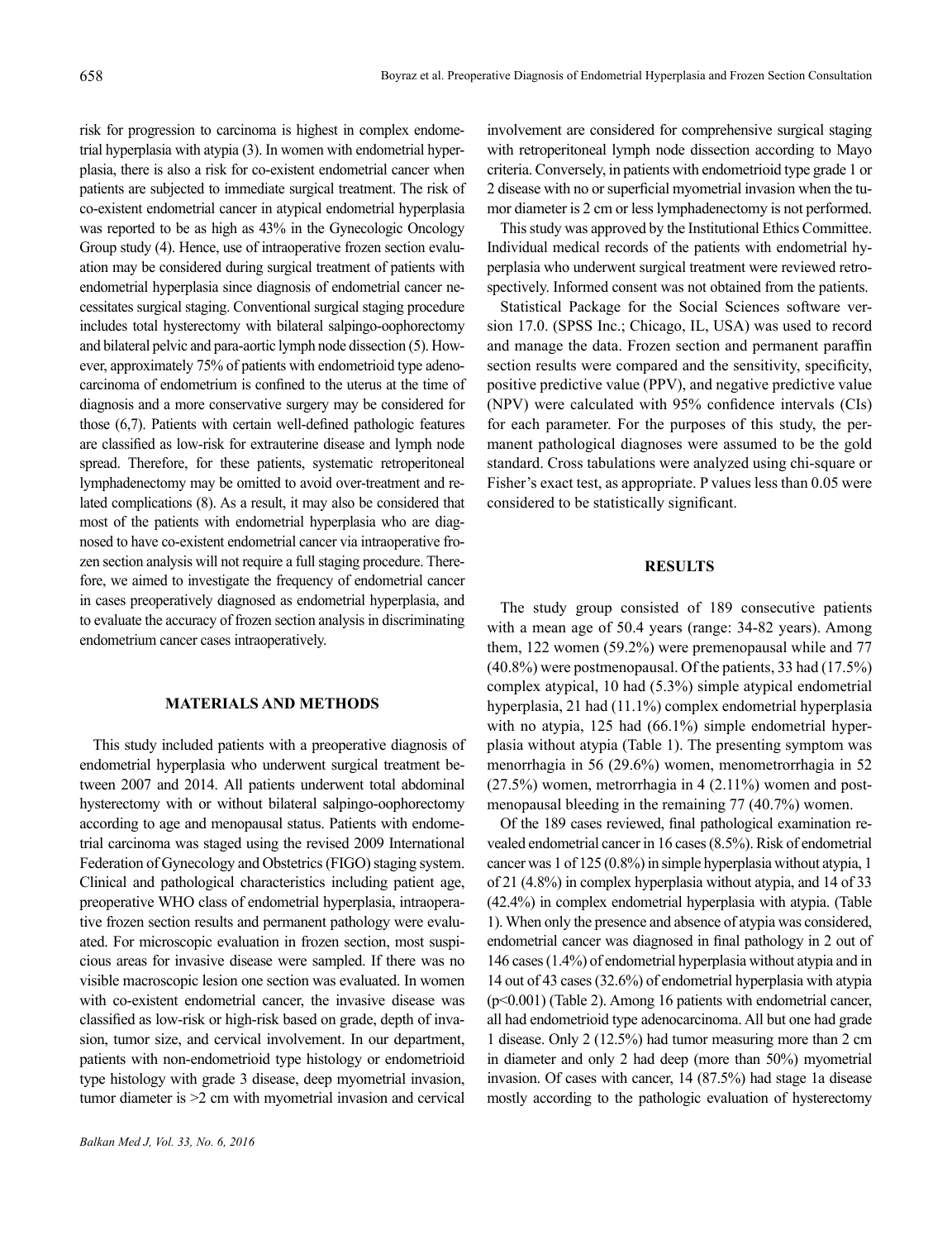**TABLE 1.** Preoperative diagnoses and final pathology results in terms of the presence and absence of endometrial cancer

|                             | Presence of endometrial cancer<br>in final pathology |             |            |
|-----------------------------|------------------------------------------------------|-------------|------------|
|                             | No                                                   | Yes         | Total      |
| Preoperative diagnosis      | $n$ (%)                                              | $n$ (%)     | (n)        |
| Complex EH with atypia      | 19 (57.6%)                                           | 14 (42.4%)  | 33         |
| Simple EH with atypia       | $10(100.0\%)$                                        | $0(0.0\%)$  | 10         |
| Complex EH without atypia   | $20(95.2\%)$                                         | $1(4.8\%)$  | 21         |
| Simple EH without atypia    | 124 (99.2%)                                          | $1(0.8\%)$  | 125        |
| Total $n$ $(\%)$            | 173 (91.5%)                                          | $16(8.5\%)$ | 189 (100%) |
| EH: endometrial hyperplasia |                                                      |             |            |

**TABLE 2.** Presence of atypia and the presence or absence of endometrial cancer in final pathology

|                             | Presence of endometrial cancer<br>in final pathology |              |       |
|-----------------------------|------------------------------------------------------|--------------|-------|
|                             | No                                                   | Yes          | Total |
| Preoperative diagnosis      | $n$ (%)                                              | $n$ (%)      | (n)   |
| EH with atypia              | 29 (67.4%)                                           | $14(32.6\%)$ | 43    |
| EH without atypia           | 144 (98.6%)                                          | $2(1.4\%)$   | 146   |
| Total (n)                   | 173 (91.5%)                                          | $16(8.5\%)$  | 189   |
| EH: endometrial hyperplasia |                                                      |              |       |

with adnexectomy specimen and among two surgically staged patients, one had stage 1b (>50% myometrial invasion) and the other had stage 3a (adnexal involvement) disease (Table 3).

Among the women with endometrial cancer, only 2 (12.5%) had high-risk features necessitating comprehensive surgical staging. For those patients, deep myometrial invasion in one and deep myometrial invasion with large tumor in the other led the disease to be designated as high risk. One of these two patients was detected by frozen section. High-risk features were revealed by permanent pathology in other patient and re-laparotomy was performed for staging surgery.

Of the 16 patients with endometrial cancer, 10 (62.5%) were postmenopausal, and 6 (37.5%) were premenopausal. There was no significant correlation between menopausal status and the diagnosis of endometrial cancer on permanent sections (p=0.068).

During the operation, frozen section consultation was requested for 46 of 189 patients (24.3%). Of these 46 cases, cancer was discovered in paraffin sections from 11. Frozen section successfully identified endometrial cancer in 6 cases and only one of those 6 cases had high-risk features requiring a full staging procedure. The sensitivity, specificity, positive and negative predictive values of frozen section analysis for the detection of EC among women with endometrial hyperplasia were 54.4% (95% CI: 23.4- 83.3), 97.2% (95% CI: 85.1-99.9), 85.7% (95% CI: 42.1-99.6), and 87.5% (95% CI: 72.6-95.7), respectively.

## **DISCUSSION**

The mode of treatment mainly depends on the presence or absence of atypia for women with endometrial hyperplasia. When endometrial hyperplasia with atypia is diagnosed, hysterectomy is considered as definitive treatment by most of the clinicians when future fertility is not an issue since such disease is much more associated with co-existent endometrial cancer. Previous studies have shown that patients with atypical endometrial hyperplasia have a 20-52% risk of co-existent endometrial cancer (4,9-15). Our data are consistent with the literature and we found that the risk of co-existent endometrial cancer was 32.6% in patients with atypical endometrial hyperplasia. For this reason, some of the women with endometrial hyperplasia may need more extensive surgery due to the risk for extra-uterine spread of co-existent endometrial adenocarcinoma. The problem is how to determine those patients. Although standard treatment for women with endometrial cancer included a comprehensive staging surgery consisting of total abdominal hysterectomy and bilateral salpingo-oophorectomy with pelvic and para-aortic lymph node dissection, several studies published over the past several years have questioned the necessity of such a comprehensive surgery for most of the patients with endometrial cancer (7,8,16-19). Mariani and coworkers demonstrated that patients with endometrioid type Grade 1 or 2 disease with no or superficial myometrial invasion have a negligible risk for lymphatic metastasis when the tumor diameter is 2 cm or less. Therefore, tumor diameter, depth of myometrial invasion, histologic subtype and grade of tumor are important pathologic features which determine the risk of extra-uterine disease and lymph node involvement. Thus, these parameters may be used to guide the decision of performing a lymphadenectomy in endometrial cancer (7,17-19). Frozen section evaluation is helpful in the determination of these parameters.

Same principle may be applied to women with endometrial hyperplasia because a full staging procedure with systematic lymph node dissection will not be required for most of the patients with co-existent endometrial cancer. Therefore, frozen section may be required to make an intraoperative decision about the extent of surgery in patients who were scheduled for surgical treatment of endometrial hyperplasia. In the literature, numerous studies have been published which specifically focused on the accuracy of frozen section analysis in women with endometrial hyperplasia. Bilgin et al. (20) reported that frozen section analysis detected 50% of endometrial cancer in patients with endometrial hyperplasia. Morotti et al. (21) have found that the sensitivity of frozen section analysis for the detection of endometrial cancer among women with endometrial hyperplasia was 73%. Salman et al. (22) reported that 75% of patients with endometrial cancer were successfully detected by frozen section analysis. In another study, Indermaur et al.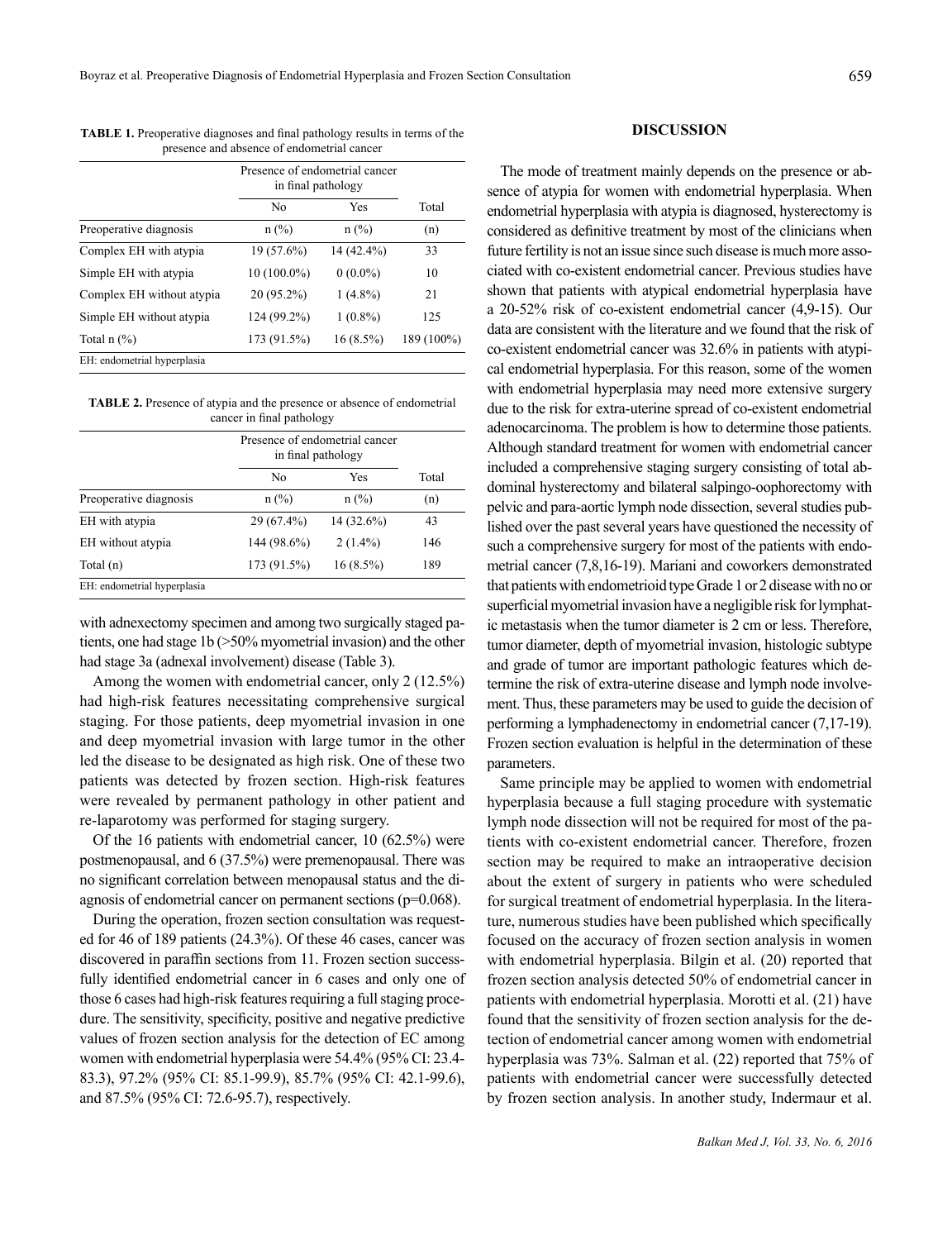| Cases | Preoperative diagnosis    | Age | FS result                     | High-risk<br>or low-risk<br>according<br>to FS | Grade        | Myometrial<br>invasion | Stage*      | Tumor<br>size | Surgery     |
|-------|---------------------------|-----|-------------------------------|------------------------------------------------|--------------|------------------------|-------------|---------------|-------------|
| 1     | Simple EH without atypia  | 51  | Not requested                 | NA                                             | 1            | <1/2                   | IA          | $<$ 2 cm      | TAH+BSO     |
| 2     | Complex EH without atypia | 46  | Not requested                 | NA                                             | 1            | <1/2                   | IA          | $<$ 2 cm      | TAH+BSO     |
| 3     | Complex EH with atypia    | 55  | Endometrial cancer            | Low risk                                       | $\mathbf{1}$ | <1/2                   | IA          | $<$ 2 cm      | TAH+BSO     |
| 4     | Complex EH with atypia    | 48  | Deferred for paraffin section | NA                                             | 1            | <1/2                   | IA          | $<$ 2 cm      | TAH+BSO     |
| 5     | Complex EH with atypia    | 50  | Endometrial cancer            | Low risk                                       | 1            | <1/2                   | IA          | $<$ 2 cm      | TAH+BSO     |
| 6     | Complex EH with atypia    | 62  | Endometrial cancer            | Low risk                                       | $\mathbf{1}$ | <1/2                   | IA          | $<$ 2 cm      | TAH+BSO     |
| 7     | Complex EH with atypia    | 72  | Endometrial cancer            | Low risk                                       | $\mathbf{1}$ | <1/2                   | IA          | $<$ 2 cm      | TAH+BSO     |
| 8     | Complex EH with atypia    | 67  | Endometrial cancer            | Not specified                                  | 2            | >1/2                   | <b>IIIA</b> | $<$ 2 cm      | TAH+BSO+LND |
| 9     | Complex EH with atypia    | 77  | Endometrial cancer            | Not specified                                  | 1            | <1/2                   | IA          | $<$ 2 cm      | TAH+BSO     |
| 10    | Complex EH with atypia    | 44  | Benign                        | NA                                             | 1            | <1/2                   | IA          | $<$ 2 cm      | TAH+BSO     |
| 11    | Complex EH with atypia    | 70  | Benign                        | NA                                             | 1            | <1/2                   | IA          | $<$ 2 cm      | TAH+BSO     |
| 12    | Complex EH with atypia    | 53  | Benign                        | NA                                             | $\mathbf{1}$ | <1/2                   | IA          | $<$ 2 cm      | TAH+BSO     |
| 13    | Complex EH with atypia    | 49  | Benign                        | NA                                             | 1            | <1/2                   | IA          | $<$ 2 cm      | TAH+BSO     |
| 14    | Complex EH with atypia    | 66  | Not requested                 | NA                                             | 1            | <1/2                   | IA          | $>2$ cm**     | TAH+BSO     |
| 15    | Complex EH with atypia    | 70  | Not requested                 | NA                                             | 1            | >1/2                   | <b>IB</b>   | $>2$ cm       | TAH+BSO+LND |
| 16    | Complex EH with atypia    | 47  | Not requested                 | NA                                             | 1            | <1/2                   | IA          | $<$ 2 cm      | TAH+BSO     |

**TABLE 3.** Clinicopathological features of the malignant cases

\*According to pathologic evaluation of the total abdominal hysterectomy+bilateral salpingo-oophorectomy specimen in 14 patients

FS: frozen section; NA: not applicable; EH: endometrial hyperplasia; TAH: total abdominal hysterectomy; BSO: bilateral salpingo-oophorectomy; LND: lymph node dissection

(10) reported that the sensitivity of frozen section analysis for the detection of endometrial cancer among women with atypical hyperplasia was as low as 27%. The present study showed that the sensitivity of frozen section analysis for the detection of co-existent endometrial carcinoma in women with endometrial hyperplasia was 54.4% which means frozen section missed 5 out of 11 cancers. Our study found that the negative predictive value of frozen section analysis for the detection of EC in women with endometrial hyperplasia was 87.5% and therefore use of frozen section evaluation could not completely rule out the presence of co-existent endometrial cancer. Similarly, Turan et al. (23) found that negative predictive value for co-existent endometrial cancer in patients with complex atypical endometrial hyperplasia was only 76.7%.

On the other hand, in the current study, of the six patients who have been diagnosed to have co-existent endometrial cancer on frozen section analysis, only one had high-risk features and required surgical staging. In the study of Indermaur et al. (10), none of the patients with co-existent endometrial cancer diagnosed by frozen section analysis had high-risk features. Similarly, Merisio et al. (12) reported that of the patients with atypical endometrial hyperplasia, in only 2 out of 30 with co-existent endometrial carcinoma had deep myometrial invasion. Therefore, in women with endometrial hyperplasia,

the co-existence of endometrial cancer is mostly occult and commonly has low-risk features. Accordingly, these patients rarely require comprehensive surgical staging.

These facts render the routine use of frozen section evaluation questionable because frozen section analysis may miss certain co-existent cancers. Furthermore, the information from frozen section analysis rarely affects the extent of surgery. According to our study, only 2 of the 189 patients (1.05%) had high-risk features necessitating comprehensive surgical staging. Therefore, performing staging to only 2 patients may be more feasible than requesting frozen section consultation for 189 patients. However, our study has some limitations include its retrospective design and small sample size.

In conclusion, a significant proportion of patients with atypical endometrial hyperplasia are diagnosed to have endometrial cancer following hysterectomy. However, most of these cases had low-risk features and did not require surgical staging. In addition, our study detected a low sensitivity levels of frozen section analysis for the detection of endometrial cancer among women with endometrial hyperplasia. Therefore, the role of intraoperative frozen section analysis is limited in the surgical management of patients with endometrial hyperplasia and these patients may be operated in settings where routine intraoperative frozen section is unavailable.

<sup>\*\*</sup>Tumor limited to endometrium